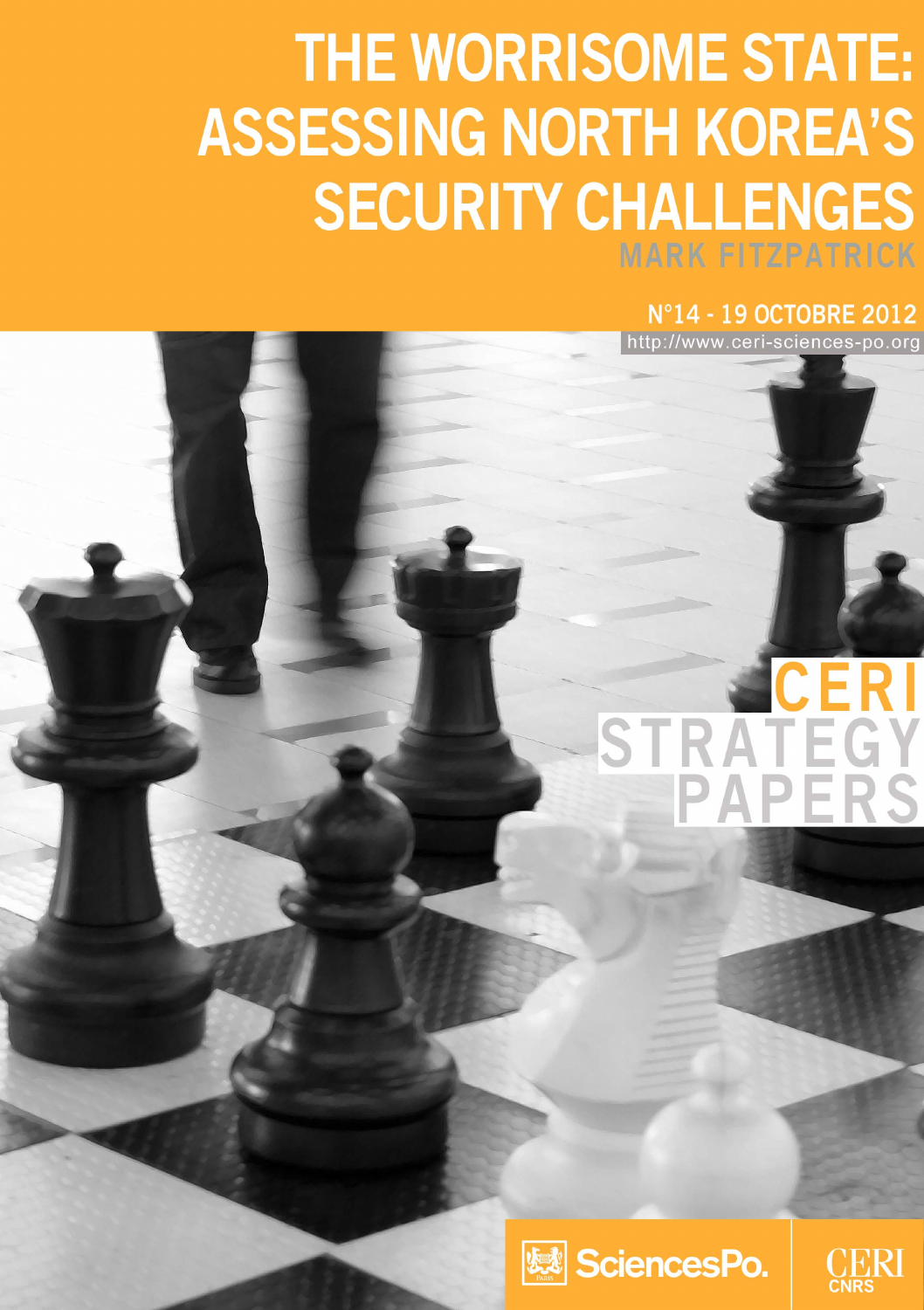#### **CERI STRATEGY PAPERS N° 14 – Rencontre Stratégique du 19 octobre 2012**

### **The Worrisome State: Assessing North Korea's Security Challenges**

#### Mark FITZPATRICK

The author is the Director of the Non-Proliferation and Disarmament Programme at the International Institute for Strategic Studies (IISS) in London. His research focus includes nuclear proliferation concerns and preventing nuclear danger in the emerging "nuclear renaissance". He is the author of *The Iranian Nuclear Crisis: Avoiding worst-case outcomes* (IISS Adelphi Paper 398, 2008) and was the editor and principal author of a series of IISS Strategic Dossiers assessing proliferation challenges in key countries and regions. His most recent Strategic Dossier, from which much of this essay is drawn, was *North Korean Security Challenges: a net assessment* (2011). Mr. Fitzpatrick came to IISS in 2005 after a 26-year career in the US Department of State, where for the previous ten years he focused on nonproliferation issues. In his last posting, he served as Deputy Assistant Secretary for Non-proliferation (acting), responsible for policies to address the proliferation problems posed by Iran, North Korea, Libya, Iraq, South Asia and other regions of concern.

#### **Introduction**

For a small, impoverished nation, the Democratic People's Republic of Korea (DPRK) induces an extraordinary level of level of concern among both its immediate neighbors and the wider world. Employing a positive metaphor, which also has literal truth, one might say that North Korea "punches above its weight." Yet, however charitable one might wish to be, there is little positive to say about the DPRK's actions.

The immediate security challenges posed by North Korea are multiple and formidable. The challenges include nearly the full array of what are typically described as weapons of mass destruction (WMD): a nuclear weapons program based on both plutonium separation and uranium enrichment; the world's third largest chemical weapons arsenal (2,500-5,000 metric tons of agents); a biological weapons capability that may include agent production and weaponization; and a range of ballistic missiles that may be able to deliver these weapons to immediate neighbors and perhaps further afield. The threat from these weapons is not just direct. North Korea transferred missiles and nuclear weapons technology to other outlier states and has threatened to transfer nuclear weapons to non-state actors. In addition to security challenges in the military realm, North Korea provides various reasons for concern over its state criminality and threats to human security.

This essay will address the multitude of security challenges emanating from North Korea but will focus particularly on the area of gravest concern. North Korea's nuclear program is why citizens everywhere in the world care about the behavior of the feudal regime in Pyongyang and wonder so intently what is to become of the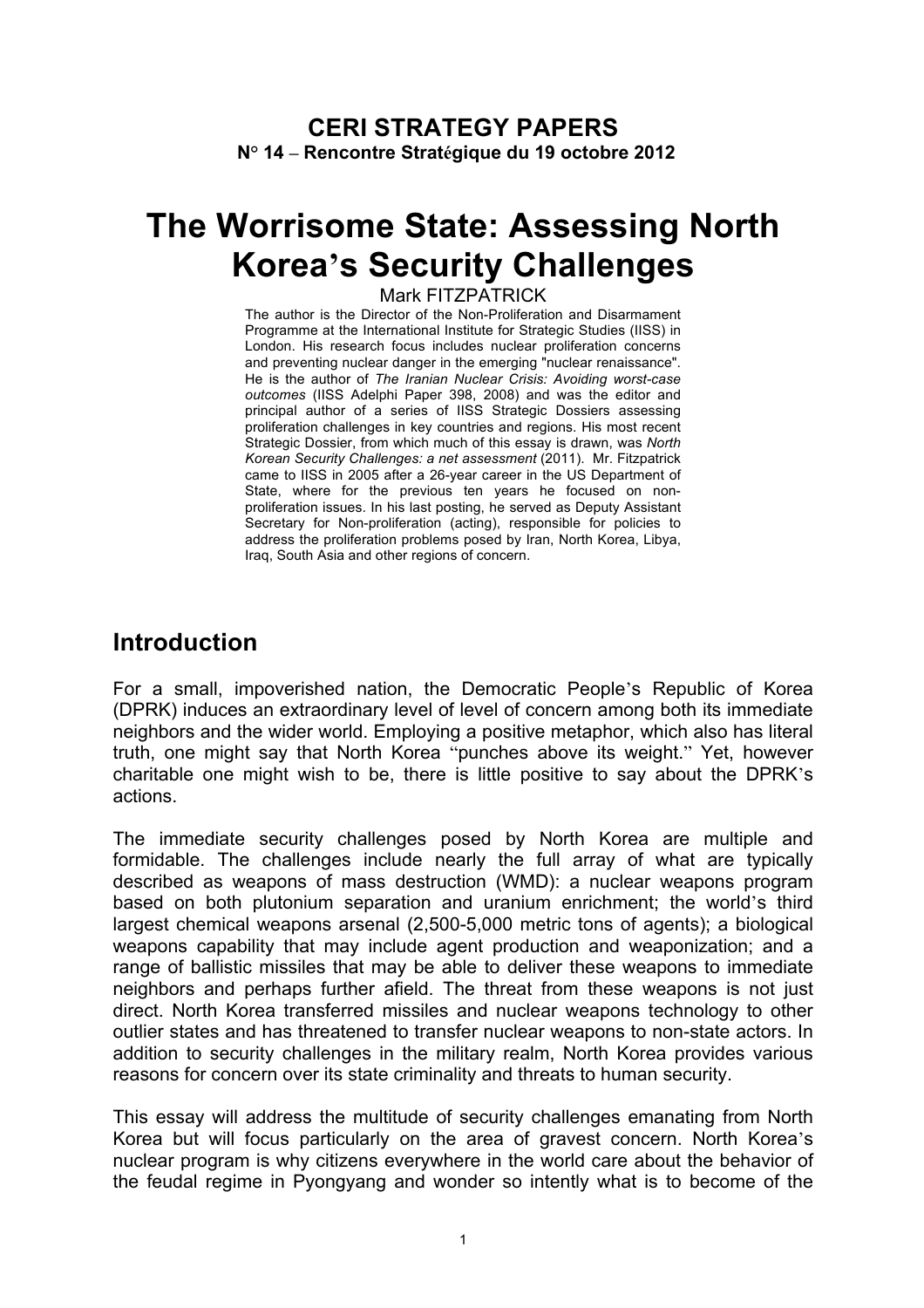second dynastic succession. The new young leader stirs Western hopes for a new era, but the massive foreign policy failure with which he began his tenure in 2012 reinforces an assessment that nuclear weapons will remain in North Korea as long as there is a separate North Korea.

#### **Concentric circles of security challenges**

North Korea most directly threatens its immediate neighbors. Firstly, North Korea presents a formidable threat to its fellow Koreans in the southern half of the peninsula. In addition to being targeted by the North's nuclear weapons, chemical weapons and purported biological weapons, the Republic of Korea (ROK) is threatened by the DPRK's conventional and asymmetric capabilities. These include hundreds of long-range artillery pieces that are aimed at Seoul, special operations forces, and electronic warfare. North Korea is the most militarized country on earth, with the world's fourth largest army (1.2 million active duty personnel) and more special operations forces than any other country (60,000-200,000, depending on how special forces are defined). The threat is enhanced by North Korea's propensity to initiate hostility as it did twice in 2010, torpedoing the *Cheonan* corvette in May that year with a loss of 46 sailors, and shelling Yeonpyeong Island that November, killing four, including two civilians.

Although prospects for a North Korean invasion of the South do not seem as credible today as they did in past decades, the North has many ways to inflict harm without invading. One field in which North Korea attempts harm on a recurrent basis is the electronic domain, with repeated cyber attacks on South Korean banks and other institutions, and in older means of electronic interference, such as the jamming this spring of GPS systems of planes using Seoul's busy airports and vessels in nearby waters.

The ROK has asymmetric capabilities of its own, of course, including a security alliance with the world's lone superpower and a massive economic advantage. The South-North disparity in national income is on the order of 40-1, and is growing larger every day. South Korea's economic strength also means, however, that South Korea has more to lose in a military conflict. North Korea appears to believe that it enjoys escalation dominance because the South does not want to risk engulfing its capital in flames. After the Yeonpyeong Island shelling and South Korea's new military doctrine of responding to aggression with an eye for an eye, the question of escalation dominance has become murky. If provocations were to lead to all-out war, North Korea has everything to lose; it surely would lose its very being if a war were waged to the bitter end. There is no question but that South Korea has military superiority. Yet North Korea may believe that its nuclear capability gives it an edge and enables provocative actions.

Japan next feels the threat from North Korea, especially from ballistic missiles, which, if not outfitted with nuclear or chemical weapons today, could be in the future. North Korea can hit nearly all of South Korea with its 300km- and 500km-range *Scud*-B and -C missiles (renamed *Hwawong-5 and -6*). With its potent *Nodong* missiles, North Korea can also hit Japan. Armed with a 1,000kg warhead, *Nodon*gs fired from North Korea probably cannot reach Tokyo, because their range with this weight is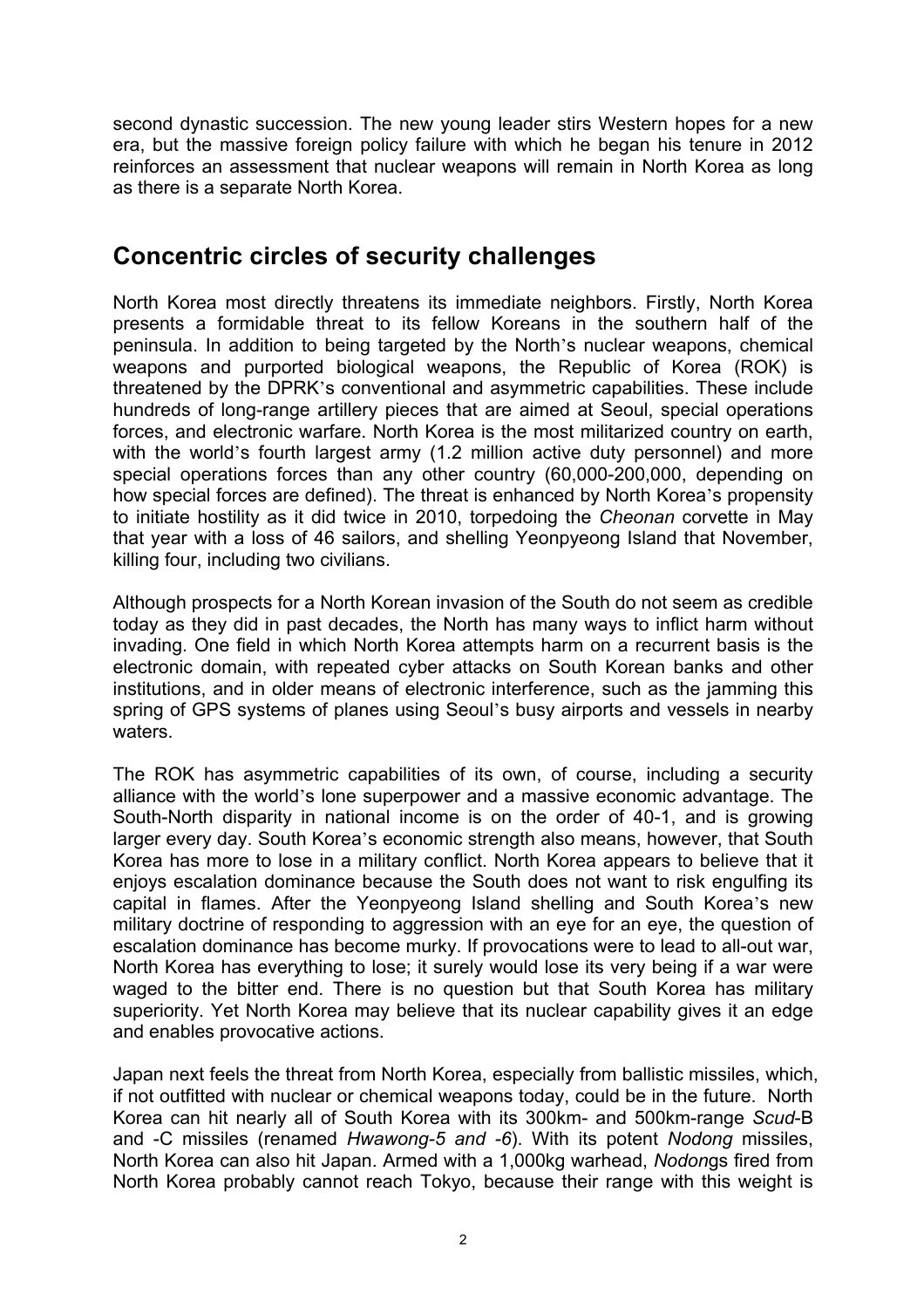limited to 900 km. Yet this range does include many other areas of dense population, including northern Kyushu, the Osaka-Kyoto area and Nagoya. If the warhead weight is reduced, *Nodo*ngs can also reach the Japanese capital. In a military parade in October 2010, North Korea displayed two newer missiles: a *Nodong* variation that is estimated to have a 1,600km range, and a so-called *Musudan* missile, with a 2,400km range. Theoretically, these missiles could reach everywhere in Japan, including US bases in Okinawa. Neither missile has been tested by North Korea, however, and those on display were mock-ups. They probably are not operational.

The threat that North Korea poses to China is indirect. Chinese officials are deeply concerned about any eventually that could cause a refugee flow and political tension in a sensitive border area. This is one way that issues of human security have implications beyond the deprivations felt by DPRK citizens. North Korea's violations of human rights, and inability to feed its people, along with the contradictions that stem from inherent systematic flaws, could lead to implosion that produces China's nightmare scenario, however much Chinese officials deny that such a thing could happen. By massing troops along the frontier with North Korea to serve as border guards, China might be able to prevent an influx of refugees in the event of a collapse of the state. But China has no military solution to address the lure that a united Korea resulting from northern collapse might pose to the two million-strong ethnic Korean population in China's northeastern provinces.

North Korea's state criminality presents another set of vexing security challenges. The national interests of nations around the world are endangered by North Korea's drug trafficking, currency counterfeiting, money laundering, endangered species trafficking, smuggling of counterfeit cigarettes and pharmaceuticals, insurance fraud and other forms of state crime. The most egregious form of North Korean state criminality is the still unsettled crime of abductions. Most infamously, North Korea in the 1970s and 1980s abducted more than a dozen Japanese citizens. Less wellknown but far larger in scale are the 506 South Korean fishermen and other ROK citizens that have been abducted in the post-war period and the perhaps 200 Chinese citizens of Korean ethnicity. North Korea is also alleged to have abducted citizens of 11 other countries.

North Korea poses another global threat through its readiness to sell nuclear and missile technologies to any would-be buyer. Since the 1980s, North Korea has been one of the world's leading exporters of ballistic missiles. Its customers have included Iran, Pakistan, Egypt, Yemen, Syria, Libya, the United Arab Emirates and Myanmar. Under US pressure and because they are now self-sufficient or have shifted their force structures, most of these countries have ceased their missile purchases from North Korea. Most recently Libya cutoff missile sales from North Korea in December 2003 when Muammar Gadhafi agreed to give up his WMD programs. The Assad regime in Syria may also be on the way out. This would leave Iran as North Korea's only reliable partner in missile development.

The transfer of dangerous technologies from one proliferator to another is called "onward proliferation." The Soviet Union, for example, provided nuclear weapons technology to China, which provided highly enriched uranium (HEU) and weapons designs to Pakistan, which in turn provided uranium enrichment technology to North Korea. Continuing the chain, North Korea at the turn of the century provided uranium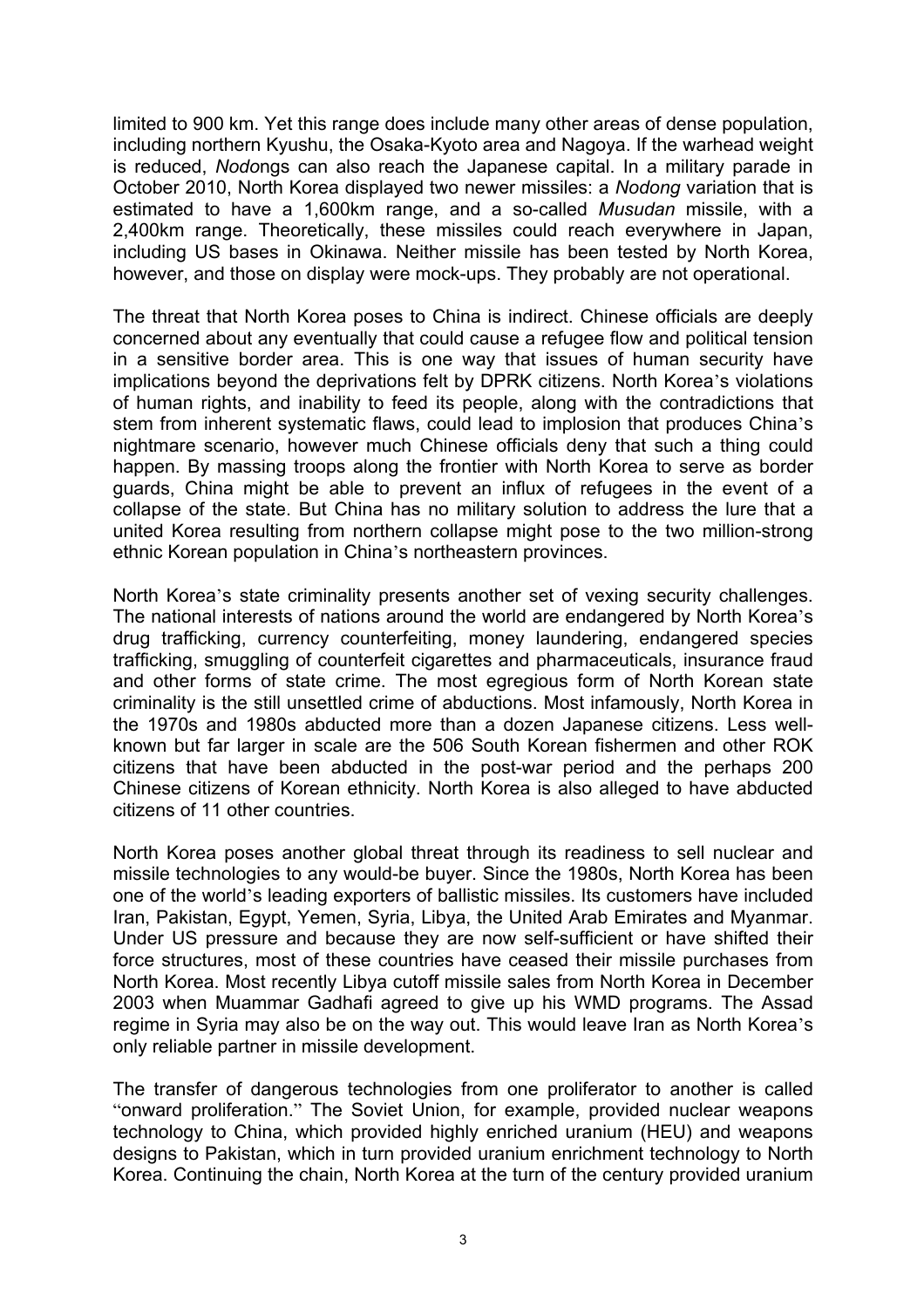hexafluoride to Libya's nuclear weapons program through the Khan network. At the same time North Korea was assisting Syria with the construction of a secret plutonium-production reactor at Dair Alzour, assistance that continued for ten years before the reactor was destroyed by Israel in September 2007. It is worth noting that the assistance to clandestine nuclear programs in Libya and Syria started during the period of the South Korean "Sunshine policy," when North Korea was the recipient of large sums of aid from the ROK and other countries and when it enjoyed relatively good relations with the US.

Some analysts have alleged that the extensive missile cooperation between North Korea and Iran in the missile programs extends as well to the nuclear field. Such cooperation would seem to have a compelling logic: North Korea has weaponsrelated technology in both plutonium reprocessing and uranium enrichment and building, and testing nuclear explosive devices, while Iran has been working on uranium enrichment for a quarter of a century and has the money and oil that North Korea needs. There is some evidence to support the claim. However, allegations of Iranian–North Korean nuclear cooperation have not been conclusively substantiated. The fact that North Korea and Iran employ different kinds of centrifuges – North Korea's being apparently more advanced and using maraging steel rather than the carbon fiber that Iran uses for rotors for second-generation centrifuges – belies claims of close cooperation.

There is unconfirmed evidence, that North Korea was engaged in nuclear cooperation with Myanmar. While visiting Bangkok in 2009, US Secretary of State Hillary Clinton said the US government was worried "about the transfer of nuclear technology and other dangerous weapons" from North Korea to Myanmar. She was not speaking from a script and appeared to have been referring to classified information. In open sources, allegations of a North Korea-Myanmar nuclear connection are mostly based on unsubstantiated claims by defectors.

Today, Myanmar appears to be coming in from the cold, as it were. Worried about falling under China's dominance, Myanmar has sought to normalize relations with the West. To pave the way for resuming normal relations with the US, Myanmar says it has cut military ties with North Korea and has ended all civilian nuclear programs – insisting that it never had any military-related nuclear activity anyway. It would be advisable for Myanmar to allow the International Atomic Energy Agency (IAEA) to verify this. Myanmar is a member of the Agency, but it has not accepted the IAEA protocols that would give inspectors the access necessary to confirm the absence of undeclared nuclear facilities.

There is grave concern that North Korea's onward nuclear proliferation could extend to non-state actors, including, possibly to terrorist groups, as threatened more than once by North Korean diplomats. In April 2003 during talks with the US and China, a North Korean negotiator threatened vaguely but ominously that Pyongyang might transfer nuclear weapons. Two years later, Vice Minister Kim Kye-gwan told an American reporter that the US "should consider the danger that we could transfer nuclear weapons to terrorists". Given North Korea's record of nuclear weaponsrelated transfers, those threats cannot be dismissed.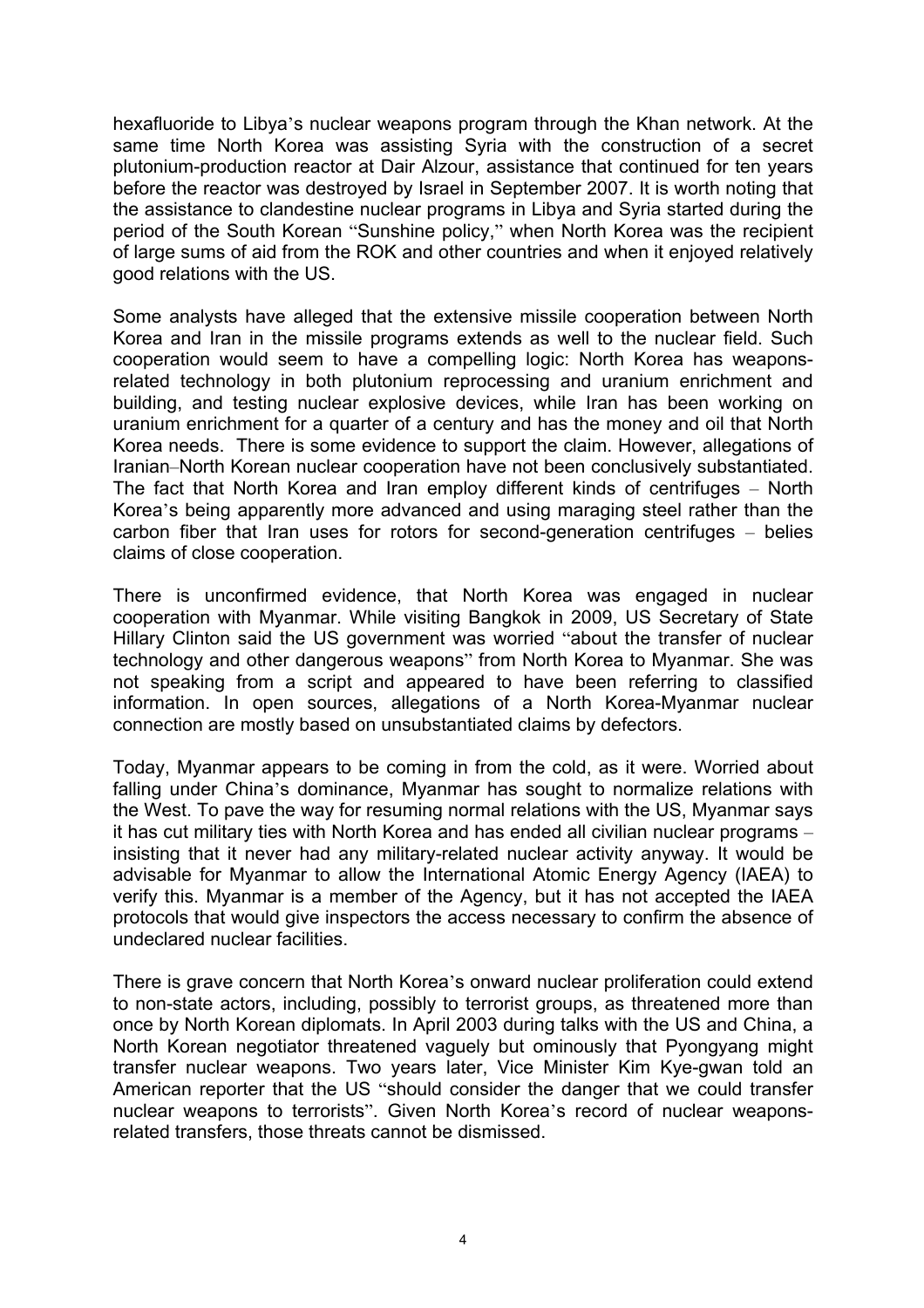#### **Nuclear Challenges**

If it were not for North Korea's nuclear program, the world might not pay much attention to the hermit kingdom. It is an international concern because the Peninsula is a tinderbox for war and perhaps the most likely the place on earth where nuclear weapons may be used in anger.

North Korea has enough plutonium for about ten nuclear weapons. There is uncertainty about how much exactly because of unknown variables regarding the amount of plutonium production, the separation losses, the amount used in the two tests and the amount needed for each weapon. The nation's nuclear program has presented the gravest challenge to the Nuclear Non-Proliferation Treaty (NPT). As is well known, it is the only state to have withdrawn from the Treaty – in 2003 – after egregiously violating it. Less well known is that North Korea is the only state to have signed the NPT with the clear intention of violating it in pursuit of nuclear weapons. The way in which North Korea got away with this transgression illuminates the problem of ensuring treaty compliance.

North Korea acceded to the NPT in 1985 after years of Soviet prodding (and US prodding of the Soviets to prod the DPRK). Joining the NPT was the price North Korea had to pay for continued Soviet technical assistance, which began in the 1960s, centered at the Yongbyon Nuclear Research Centre. The Soviets did not intend to support a weapons program. But the small IRT-2000 research reactor and radioisotope laboratory they supplied under the Soviet version of the US Atoms for Peace program allowed Pyongyang to master the production and reprocessing of plutonium.

As detailed in 2011 by American academic Jonathan Pollack in his Adelphi book *No Exit*, former Soviet archives and Chinese sources illustrate North Korean interest in nuclear weapons dating to the early 1960s. In August 1963, for example, the East German ambassador to North Korea reported to his Soviet counterpart that Pyongyang was seeking technical information about nuclear weapons. According to a retired Chinese Foreign Ministry official, following China's first nuclear test in 1964, Kim Il-sung sought Chinese assistance for a similar North Korean program.

Around 1980, the DPRK began a program to build three natural-uranium fuelled reactors to produce plutonium and, ostensibly, electricity, along with a reprocessing plant. Only the smallest of the reactors, rated at 5MWe, was completed, in 1985. North Korea claimed that it was an experimental power reactor. It was therefore designated in terms of its potential electrical output of 5 MWe, rather than its thermal output (approximately 25 Mwt) as is normal for research reactors. This was a ruse. The reactor was not connected to electrical generators or power transmission lines until 1992, just before the IAEA's third inspection, and six years after the reactor began to operate. Eventually small quantities of electricity and heat were provided to a local town, although approximately 40% of the reactor's output was required simply to operate its own cooling fans.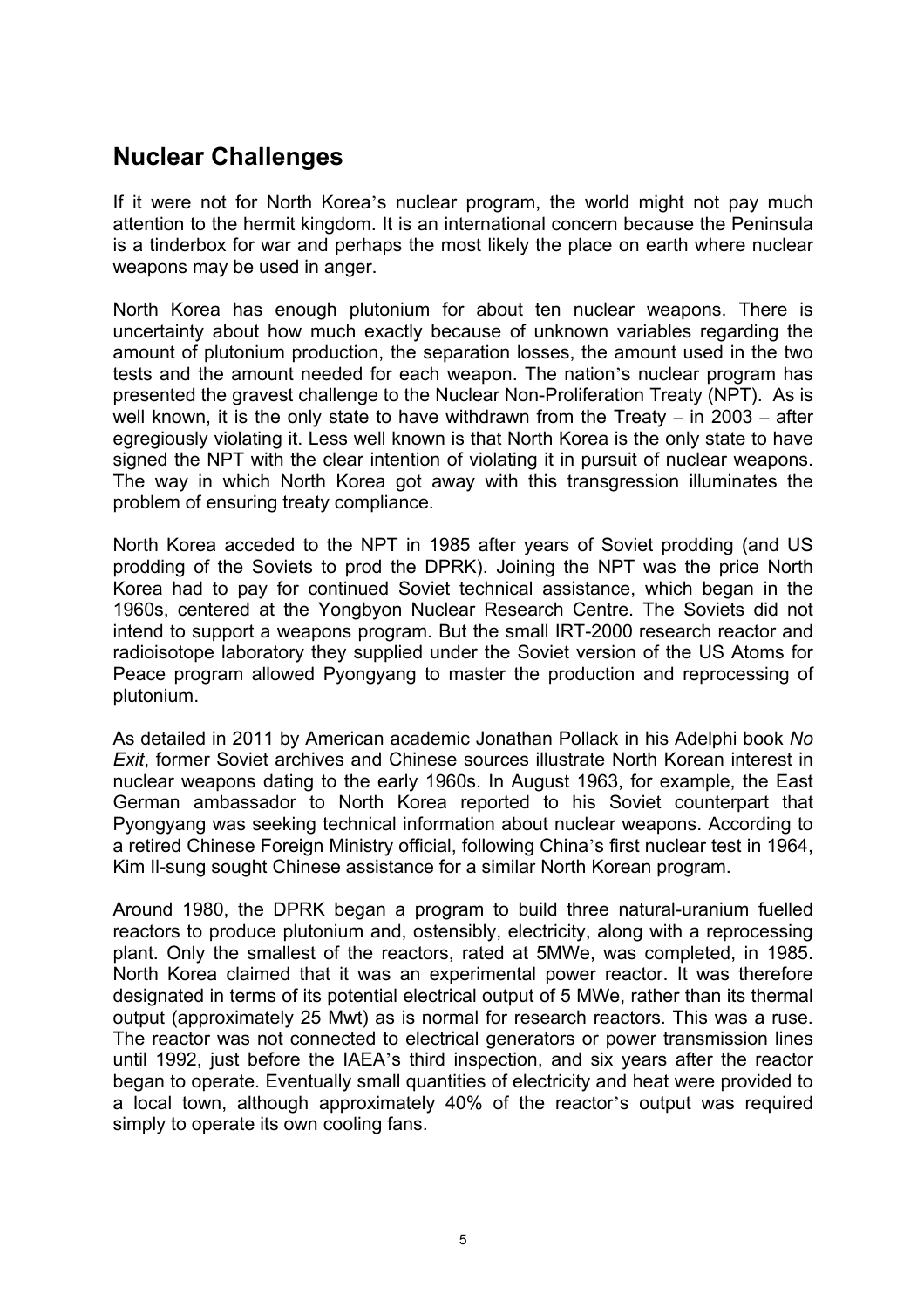In 1984, construction was started on a 50MWe reactor at Yongbyon, which, if completed, would have been able to produce about 55kg of plutonium per year, enough for around ten weapons. The lack of any work on a turbine hall until IAEA inspections began reinforces suspicion that the primary purpose of the reactor was for plutonium production. Construction of a 200MWe reactor was later started at Taechon, which, if completed, would have been capable of producing about 200kg of plutonium annually, enough for about three dozens weapons.

Work on those reactors was halted in 1994 under the terms of the Agreed Framework, one of US President Bill Clinton's great diplomatic achievements. Credit also goes to former President Jimmy Carter's free-lancing diplomacy. In a June 1994 visit to Pyongyang, Carter persuaded then leader Kim Il-sung to seek a deal with the US, which avoided war. The Agreed Framework froze the plutonium program for eight years, stopping construction of reactors that, if built and operated could have produced enough plutonium for about 50 bombs a year.

The Agreed Framework was the third of three important Korean arms control measures in five years. The first key step was a US decision in 1989 to remove tactical nuclear weapons from South Korea and from surface ships. That decision made it possible for the 1991 North-South Denuclearization Agreement, under which the two Koreas agreed bilaterally to "denuclearize" the Korean Peninsula and to each forgo uranium enrichment and reprocessing. Of these three measures, the only one to survive intact is the unilateral step the US took in withdrawing nuclear weapons.

Not long after the Agreed Framework was signed, North Korea began a uranium enrichment program through transfer of technology from Pakistan via nuclear engineer Abdul Qadeer Khan. When US intelligence agencies concluded that North Korea was using that technology to begin an industrial-scale uranium enrichment program, Assistant Secretary of State Jim Kelly was sent to North Korea in October 2002 to demand that the program be stopped. He also offered a grand bargain, but the "talking points" he was required to read were confrontational. Vice Foreign Minister Kang Sok-ju responded angrily saying: "we have more powerful things as well" which the Americans interpreted to mean an acknowledgment of enrichment. He might have meant that North Korea had the power of a people united in support of their great leader. Both sides overplayed their hand. In the ensuring destructive spiral, North Korea expelled the IAEA, resumed the plutonium program, and reprocessed 8,000 spent fuel rods to extract about six bombs' worth of plutonium.

Whether or not Kang admitted the uranium enrichment program to Kelly is irrelevant in light of the solid evidence the US had of such a program based on foreign procurement attempts. Two years later Khan admitted to the technology transfer and in 2006 former Pakistan President Pervez Musharraf provided additional details in his memoirs. North Korea's repeated denials of any uranium enrichment program were conclusively disproven in November 2010 when Dr. Siegfried Hecker and colleagues from Stanford University were shown a shiny uranium enrichment facility with 2,000 second-generation centrifuges.

The enrichment effort today is the core of North Korea's nuclear weapons program. The 5MWe reactor and the reprocessing facility were partially disabled under the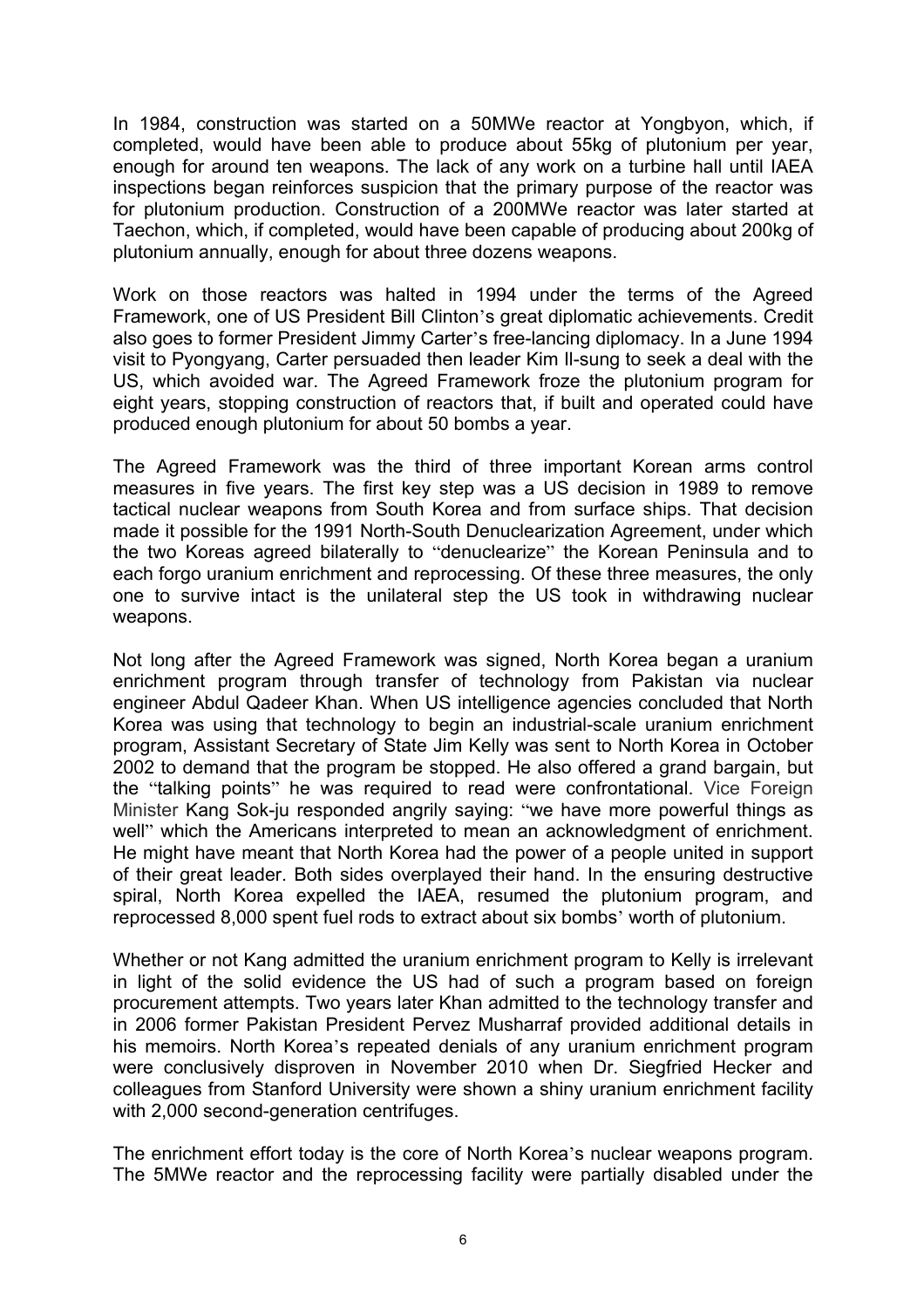terms of a 2007 agreement via the Six Party Talks (involving North and South Korea, China, Japan, Russia and the US). Although that agreement was scuttled in 2008 over a dispute on verification procedures, the reactor remains shuttered and work on the uncompleted reactors was never resumed.

It is not entirely clear why North Korea switched emphasis from plutonium to uranium enrichment. One probable reason is that uranium enrichment facilities are easier to hide. Spinning gas centrifuges have no detectable heat signature and can be grouped in modules and housed in small structures. North Korea may also have seen an advantage in being able to produce gun-type nuclear weapons, which do not need to be tested and which can only be made using HEU rather than plutonium. It is also possible that North Korea obtained weapons designs from the Khan network that were for an HEU weapon that could fit in a *Nodong* nosecone.

If the 2,000-centrifuge plant is operational, it would be able to produce about 30-40kg of highly enriched uranium a year, for at least one implosion weapon a year. The plant was set up in no more than 19 months. This speed of construction and outfitting would not have been possible without a pilot plant serving as a model. The pilot plant, which has not been acknowledged, is probably still in operation and could be producing HEU. There must also be a facility for production of the uranium hexafluoride gas that is spun in the centrifuges. Other necessary facilities include centrifuge workshops and assembly plants. Where and when North Korea obtained material for the centrifuge facility is unclear. Today, North Korea probably can produce most of the parts on its own.

When the American academics visited in 2010, North Korea claimed the plant was operational and was set up to produce fuel for an experimental light water reactor (LWR) under construction. Construction of the reactor is nearing completion and could be completed in the second half of 2013. There is grave doubt, however, about the safety of the reactor if it is operated, given North Korea's unfamiliarity with LWRs.

It is difficult to say whether North Korea has developed reliable, deliverable nuclear weapons. Japan, South Korea and the US try to avoid speaking of North Korean "nuclear weapons," lest they be seen to be recognizing North Korea as a nucleararmed nation. This bureaucratic caution is defensible because there is no proof that North Korea can construct a nuclear weapon small enough to fit the nosecone of its ballistic missiles or that the missile warhead could survive the heat and turbulence of atmospheric re-entry. At least one more nuclear test is probably necessary before the (North) Korean People's Army would feel confident it had a reliable nuclear weapon. It should be noted, however, that missiles are not North Korea's only means of delivering nuclear weapons. In addition to aircraft, which are an unlikely choice because of their vulnerability to detection and kill, North Korea conceivably could deliver nuclear weapons by ship or submarine.

North Korea surely would only use nuclear weapons as a last resort if the regime were on the verge of military defeat. Any use of nuclear weapons would bring retaliation that would ensure the end of the North Korean regime. The rationale for the weapons is mainly defense and for deterrence. However, possessing nuclear devices also serves a political purpose. North Korea perceives its nuclear program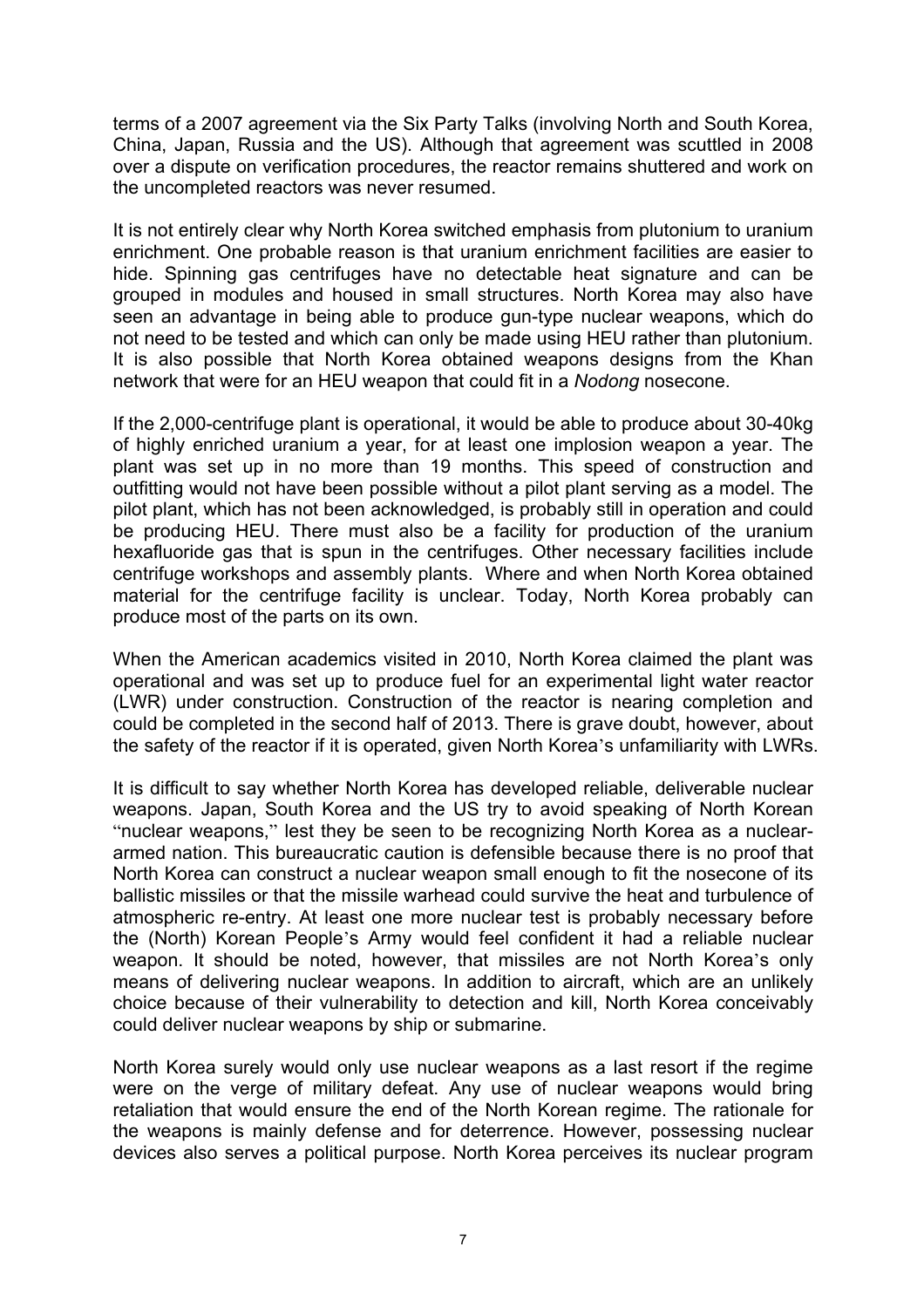as a way of ensuring its prestige and influence on the international stage and of bolstering the regime's internal legitimacy.

The missile program serves a similar political purpose. North Korea has established one of the world's largest ballistic-missile arsenals, exported missiles to many clients, and conducted provocative test launches of longer-range systems and space rockets that could be converted into long-range missiles. It is very likely, however, that North Korea has historically relied on Soviet sources for its supply of missiles. After the collapse of the Soviet Union, unauthorized transfers may have continued for some period. Today, however, it is probable that unsanctioned supply channels have dried up. If so, then North Korea may no longer be able to expand its missile forces appreciably, nor to export missiles in large numbers. In fact, it no longer is exporting complete missile systems. There is reason to doubt therefore, that North Korea can build and field longer-range missiles such as the *Musudan*. On the other hand, North Korean leaders might be willing to accept risk and deploy a missile before it is fully developed. Premature fielding of the *Musudan* would not provide North Korea with a reliable capability. But if the unproven systems are deployed in ways that can be detected by Pyongyang's adversaries, they may have value for deterrence purposes, just as displaying them in a military parade serves a domestic political objective.

#### **Space launch and nuclear (non) test**

The sudden death of Kim Jong-il last December and the dynastic succession to his third son, the partially Swiss-educated Kim Jong-un, sparked hopes around the world for positive change in North Korea. It is still too early to judge whether such hopes will be fulfilled, but in one respect the signs were disappointing. In the foreign policy area, Kim Jong-un began his tenure with a major miscalculation compounded by a humiliating technical failure. Initially, the deal his negotiators reached with the United States on 29 February appeared to auger well for the new leader's foreign policy vision. In the "Leap Day deal," Pyongyang agreed to a moratorium on nuclear tests and long-range missile launches and uranium enrichment activities at Yongbyon with monitoring by the IAEA. In exchange, the US agreed to provide 240,000 tons of nutritional assistance at a cost of about \$200,000. The agreement seemed too good to be true – as indeed it was.

The problem was that as North Korea sees it, long-range missiles do not include rockets to launch space satellites. This was the case in April 2009, when North Korea tested the *Unha*-2, which it claimed was only a space launch. The test violated UN Security Council Resolution 1718, which prohibits "any launch using ballistic missile technology." Space launches differ from ballistic-missile tests in their purpose and cargo. Space launchers only need to go up, whereas ballistic missiles also have to project a warhead that safely comes down. But because satellite-launch rockets and ballistic missiles share the same bodies, engines, launch sites and other development processes, they are intricately linked. North Korea's satellite launches also provide missile-development information regarding propulsion, guidance and operational aspects.

The *Unha*-2 test was a slap in the face to new US President Barak Obama, who had proffered a hand of friendship. Following that launch, the UN Security Council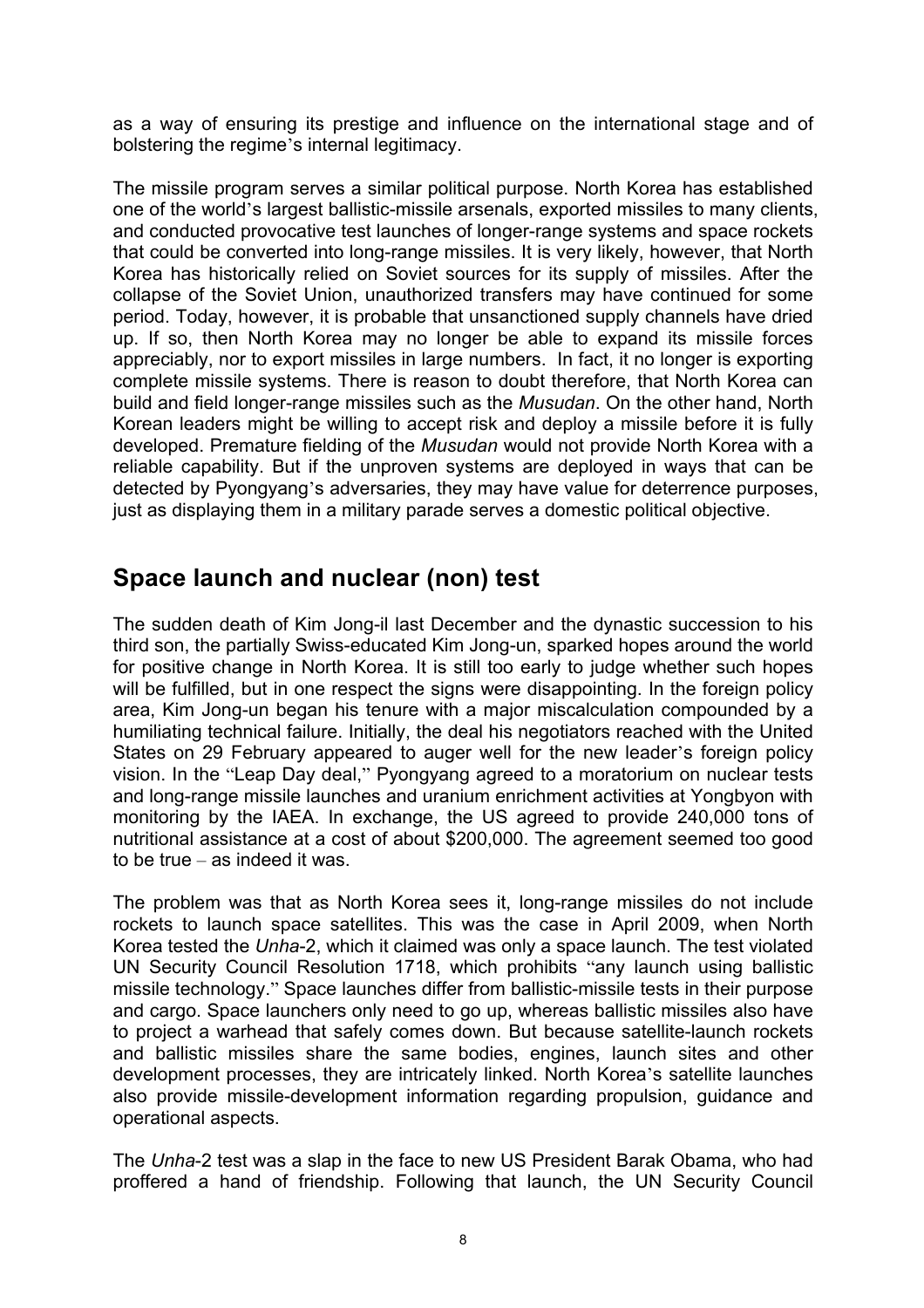passed an additional resolution, 1874, which banned "all activities related to [North Korea's] ballistic missile program." Pyongyang's response was to conduct a second nuclear test.

In negotiating the Leap Day deal, the US made it unequivocally clear that any satellite launch would be a deal-breaker. It was puzzling then, why North Korea carried out the space launch despite the obvious incongruity with the Leap Day deal. The answer seems to be that Kim Jong-il before he died on 17 December 2011 had given the go-ahead for a launch to celebrate the  $100<sup>th</sup>$  anniversary of founding father Kim Il-sung's birth on 15 April 2012. The greater mystery is why North Korea agreed to a deal to suspend long-range missile launches, knowing one would soon take place. Similarly, the answer seems to be that Kim Jong-il signaled approval before he died. But if he did not see the incongruity, surely somebody in Pyongyang did. Unfortunately, advice from the Foreign Ministry was ignored. Perhaps leaders believed they could have both the deal and the launch because Obama would forgive the deceit. If so, their judgment was very poor. With the break-up of the rocket, Kim Jong-un got neither, demonstrating both inexperience and ineptitude.

After the failed rocket launch and the Security Council condemnation that followed, there was reason to believe that events would play out as they did three years earlier, with a further escalation, including another nuclear test. In early April, satellite photos showed growing piles of dirt next to a previously used nuclear test tunnel at Punggye. By early May, physical preparations for a test appeared to be complete.

Several experts anticipated that North Korea was preparing to test a bomb using highly enriched uranium. The humiliation of the failed space launch logically would have added to the reasons for a third nuclear test. A nuclear shot would be heard around the world, demonstrating power to audiences at home and abroad. As of late 2012, however, no test has taken place. This time analysts are faced with the daunting question of why not. Technical reasons cannot be ruled out. Much can go wrong with nuclear tests – as in the low-yield fizzle of North Korea's first nuclear test in 2006. Kim Jong-un would want assurances that he would not be presented with another humiliating test failure.

Most likely, however, the absence of a third nuclear test is the result of effective diplomacy by several actors, starting with China. It appears that this time Kim Jongun listened to the Chinese when they told him not to be provocative. With their own leadership succession underway amidst a tense internal drama involving disgraced Politburo member Bo Xilai, the Chinese had an additional reason to keep the North Korea situation under control. With Uncle Jang Song-taek visiting China in August to plead for more economic assistance and Kim Jong-un wanting to visit China himself, the North Koreans' had their own reasons to exercise restraint. For once, China's leverage was effectively applied.

China was not the only actor in this no-show drama, however. In September, Russia forgave \$11 billion in North Korean debt or 90% of what it had been owed by Pyongyang for many years. Russia also pledged to invest in energy and infrastructure projects, including a gas pipeline to South Korea through the North. The pipeline may be a pipe dream, but North Korea is trying to offset its dependency on China by playing the Russia card. North Korea even resumed engagement with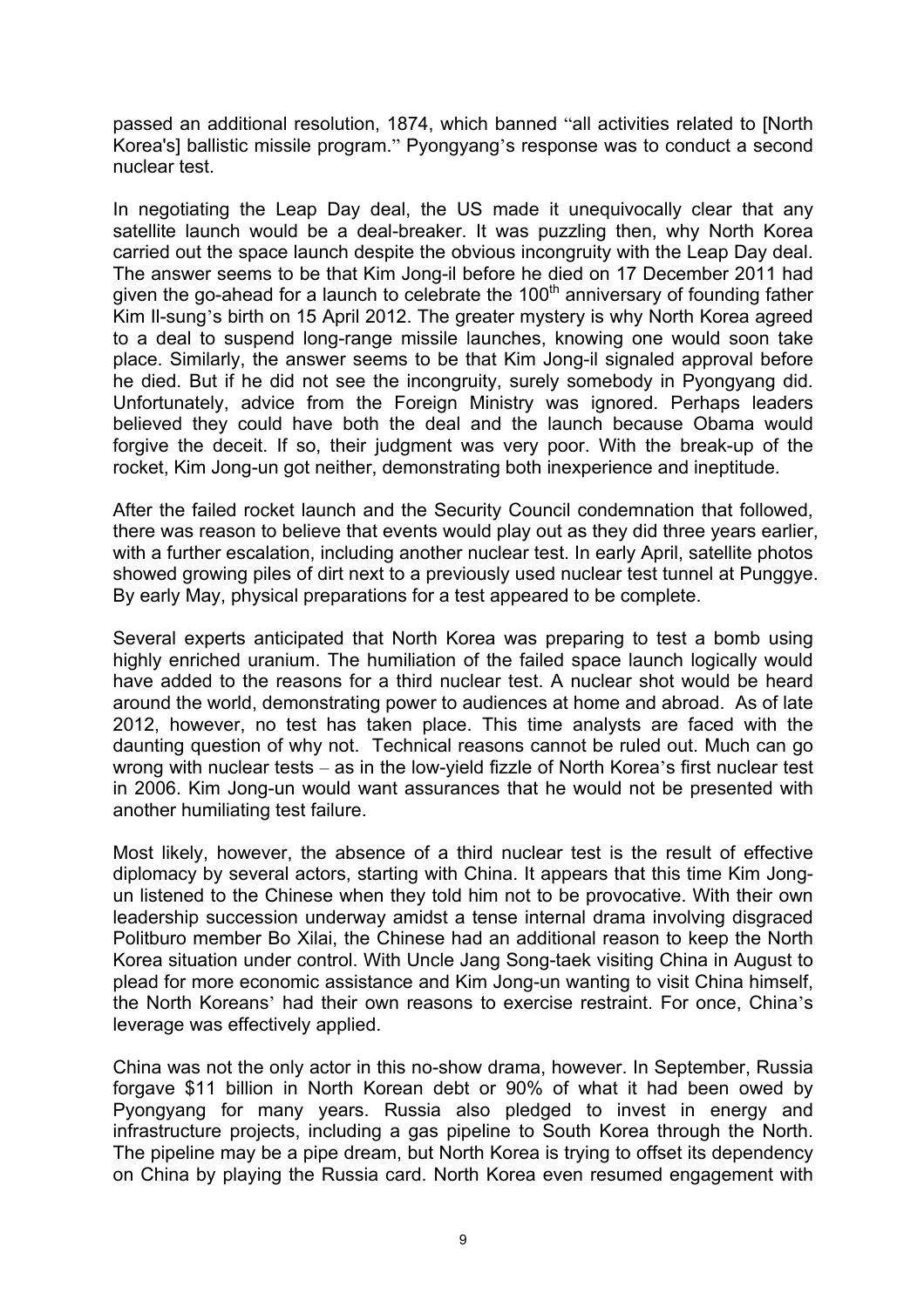Japan this August, for the first bilateral talks in four years. The US role was also relevant. In May the DPRK said it had communicated to the US in May that it would not conduct a nuclear test. In academic, quasi-diplomatic forums, North Korean diplomats have been asking how they can improve relations with the United States. The answer is that the road to Washington leads through Seoul. The North Koreans are having none of that while Lee Myng-bak remains in power in Seoul. Yet, mindful that a presidential election in December will elect his successor, they might be employing caution about a provocative act that could push the South Korean electorate in a conservative direction.

#### **Looking ahead**

The Kim regime no longer refers to the possibility of relinquishing its nuclear assets in return for political and economic concessions. DPRK spokesmen now say that it is "unimaginable" to expect the nation to return to the NPT as a "non-nuclear state." The DPRK has also said that it will only feel no need to retain its nuclear weapons once the American "nuclear threat is removed and South Korea is cleared of its nuclear umbrella." In other words, they will disarm when the US fully disarms and breaks it alliance with South Korea. It thus appears that Pyongyang perceives its nuclear weapons as a permanent feature. North Korea even states a hope of concluding a deal in the same way that the US did with India. In no respect, however, is North Korea anything like India.

North Korea will probably have nuclear weapons as long as there is a North Korea. Pessimistic though this prediction may be, therein probably lays the key to a solution. There will not be a North Korea forever. The North Korean system has too many contradictions and failures to last. Moreover, it is a historical anomaly in the 5,000 year history of the Korean people that should be separated. Although nobody can say when it will happen, unification is inevitable. And when it happens, unification will almost surely be under the South Korean system of free enterprise and democracy. The ROK government has emphasized that a unified Korea would not keep nuclear weapons.

Opinion among North Korea watchers is divided as to the stability of the regime Kim Jong-un. There is little clear information upon which to base conclusions. What one can say is that the North Korean state is deeply troubled, with the economy beset by contradictions. According to the 2012 Hunger Index, for example, North Korea remains the only country outside sub-Saharan Africa to experience more hunger in 2012 than in 1990. A government that is unable to feed its people cannot survive forever. Without foreign assistance and a structural overhaul, the North has no realistic prospect of overcoming its poverty.

With political control and regime protection its overriding priority, however, the leadership has been unwilling to undertake the structural reforms and transparency measures necessary to resuscitate the economy. Instead, a "military first" policy remains the regime's guiding ideology. Although there are some signs that Kim Jong-un is trying to reduce the military's claim on economic resources, there is no doubting the continuation of the military's' leading role in society.